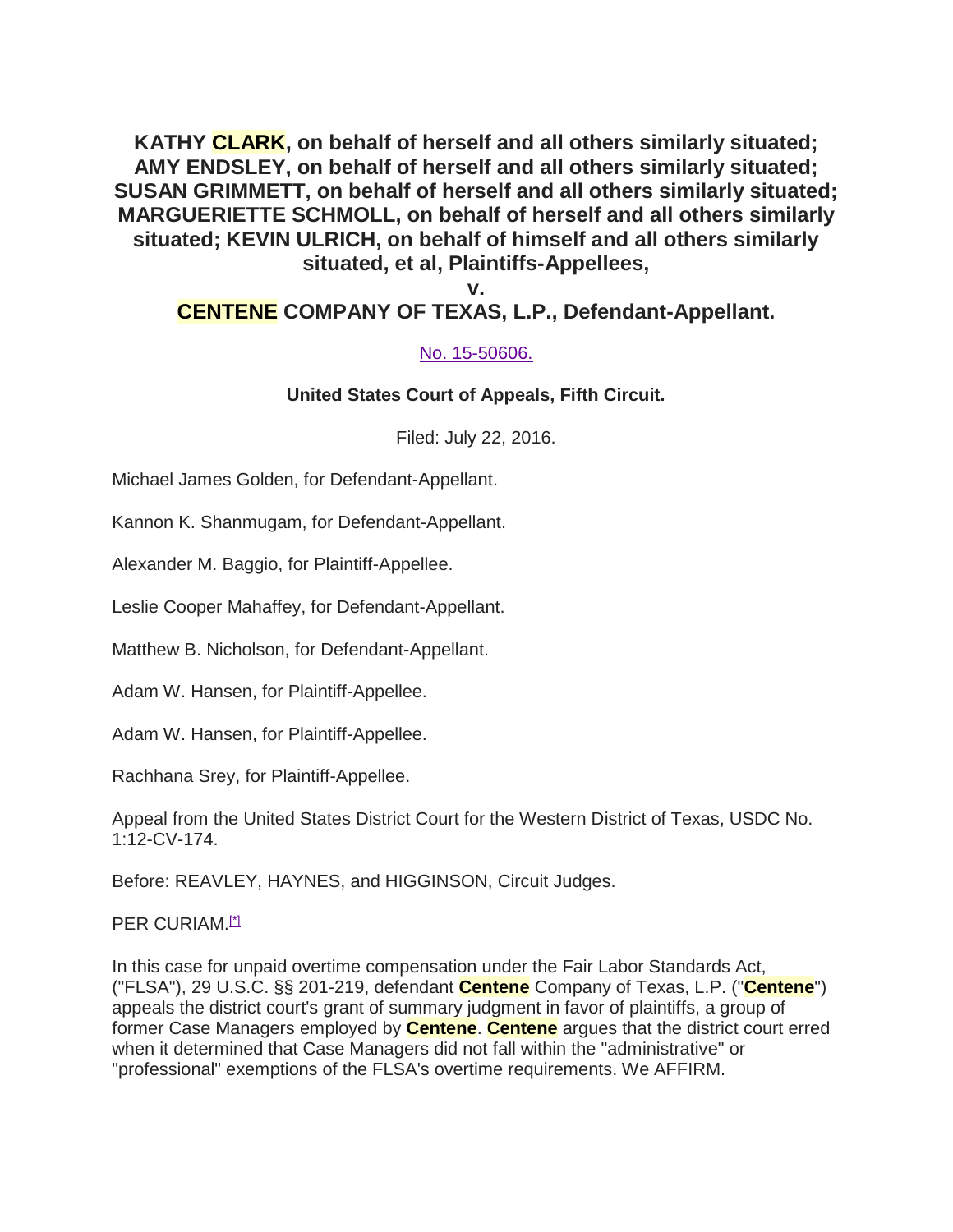### **I. Background**

**Centene** is a managed care company that helps coordinate health care coverage. It manages and makes coverage determinations for its affiliate, Superior HealthPlan, Inc., an insurance company that contracts with the State of Texas to provide health insurance through government-sponsored programs.<sup>[1]</sup> In managing Superior HealthPlan, **Centene** uses a process called "utilization review." To perform this process, **Centene** hired Case Managers, who review medical authorization requests submitted by health care providers in order to verify the "medical necessity" and "appropriateness" of the request for insurance coverage and payment purposes.

In conducting utilization review, Case Managers were primarily expected to gather and examine admissions or health provider requests through on-site, telephonic, or internet review of medical information, and compare this information to guidelines made up of "nationally recognized criteria[][2] to determine medical necessity of services requested." Their responsibilities also included making referrals to their superiors (physicians known as Medical Directors), providing patient and provider education, and entering data related to assessments, authorizations, and reviews into **Centene's** systems.

**Centene** required Case Managers to: (1) hold a license as a registered nurse, practical nurse, or vocational nurse, and (2) have at least two years of clinical experience. To become a registered nurse in Texas, one must complete an educational program between two and four years in length and pass a licensing examination. *See* 22 **TEX**. ADMIN. CODE § 215.9(a)(1). To become a vocational nurse,[3] one must complete a minimum of 558 hours of classroom instruction and 840 hours of clinical practice. *See id.* § 214.9(a)(1). Case Managers in plaintiffs' position generally earned between \$934 and \$1,335 per week, and **Centene**classified them as exempt from overtime requirements.

On February 22, 2012, five current and former Case Managers filed a claim against **Centene** in the Western District of Texas for recovery of overtime wages under the FLSA. After the district court certified an opt-in class, other Case Managers employed by **Centene** between 2009 and 2012 joined the action.<sup>[4]</sup>

Both parties moved for summary judgment. The district court denied **Centene's**motion and granted summary judgment in favor of plaintiff Case Managers, concluding that Case Managers were employees eligible for overtime pay. The district court first resolved that Case Managers did not fall under the administrative exemption of the FLSA. It determined that Case Managers did not perform work "directly related to the business operations" of **Centene** or its customer, the State of Texas and rejected **Centene's** claim that Case Managers were similar to insurance adjusters, who are exempt from FLSA overtime requirements.

The district court also held that Case Managers were not exempt under the professional exemption. The district court relied on a regulation promulgated by the Department of Labor ("DOL"), which states that vocational nurses "generally do not qualify as exempt learned professionals because possession of a specialized advanced academic degree is not a standard prerequisite for entry into such occupations." 29 C.F.R. § 541.301(e)(2). It rejected **Centene's** argument that Case Managers nonetheless meet the exemption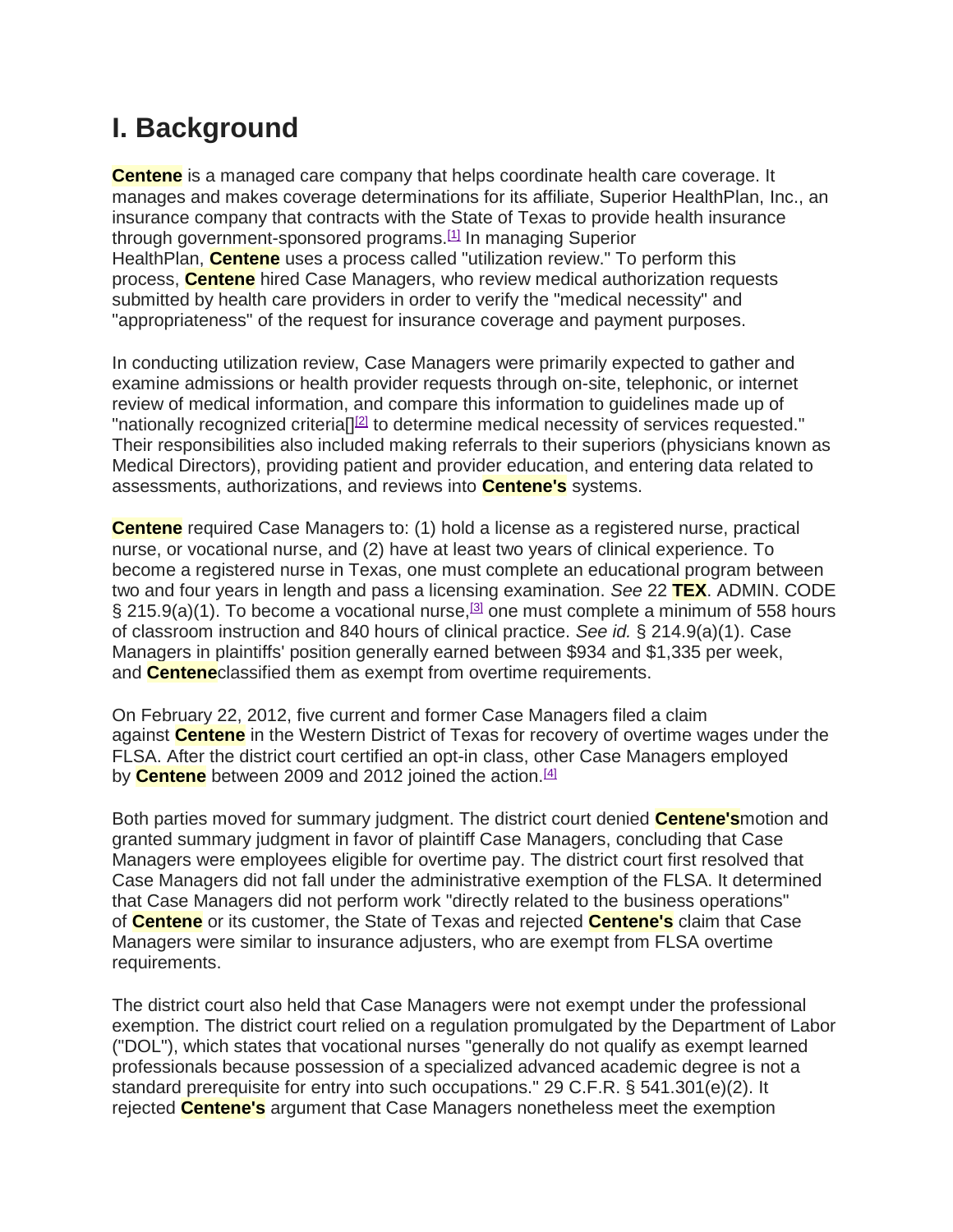because they are required to have two or three years of clinical experience in addition to a vocational nurse's license.

The district court then held a bench trial regarding damages and entered final judgment for plaintiffs. **Centene** timely appealed.

# **II. Discussion**

Under the FLSA, employers must pay their employees overtime wages if employees work more than forty hours a week. *See* 29 U.S.C. § 207(a). However, the FLSA exempts from these overtime requirements "any employee employed in a bona fide . . . administrative[] or professional capacity." *Id.* § 213(a)(1). The DOL is authorized to promulgate rules interpreting and clarifying the FLSA's administrative and professional exemption.[5] *See id.*; *see also Montano v. Montrose Rest. Assocs.,* 800 F.3d 186, 190 (5th Cir. 2015).

**Centene** contends the district court erred in granting summary judgment in favor of plaintiffs, arguing that plaintiffs are exempt from the FLSA's overtime requirement as both administrative employees and learned professionals. We review a district court's ruling on summary judgment de novo, applying the same standard as the district court. *Martin v. Spring Break `83 Prods., L.L.C.,* 688 F.3d 247, 250 (5th Cir. 2012). FLSA exemptions are construed narrowly, and the burden of proof lies with the employer. *Cheatham v. Allstate Ins. Co.,* 465 F.3d 578, 584 (5th Cir. 2006).

## *A. The Administrative Exemption*

**Centene** argues that the district court erred in concluding that Case Managers do not fall within the administrative exemption of the FLSA. The DOL's regulations define an administrative employee as an individual (1) who is "[c]ompensated on a salary or fee basis at a rate of not less than \$455 per week"; $[6]$  (2) "[w]hose primary duty is the performance of office or non-manual work directly related to the management or general business operations of the employer or the employer's customers"; and (3) "[w]hose primary duty includes the exercise of discretion and independent judgment with respect to matters of significance." 29 C.F.R. § 541.200(a).

The DOL regulations include specific examples of jobs that qualify for the administrative exemption. *See id.* § 541.203. For example, "insurance claims adjusters" generally fall within the administrative exemption and are thus not eligible for overtime pay. *Id.* § 541.203(a). By contrast, "[o]rdinary inspection work" generally does not fall within the administrative exemption because "[i]nspectors normally perform specialized work along standardized lines involving well-established techniques and procedures[,] which may have been catalogued and described in manuals or other sources." *Id.* § 541.203(g). "Such inspectors rely on techniques and skills acquired by special training or experience. They have some leeway in the performance of their work but only within closely prescribed limits." *Id.*

The DOL regulations also lay out several factors to consider when determining whether a job primarily includes the exercise of "discretion and independent judgment." 29 C.F.R. §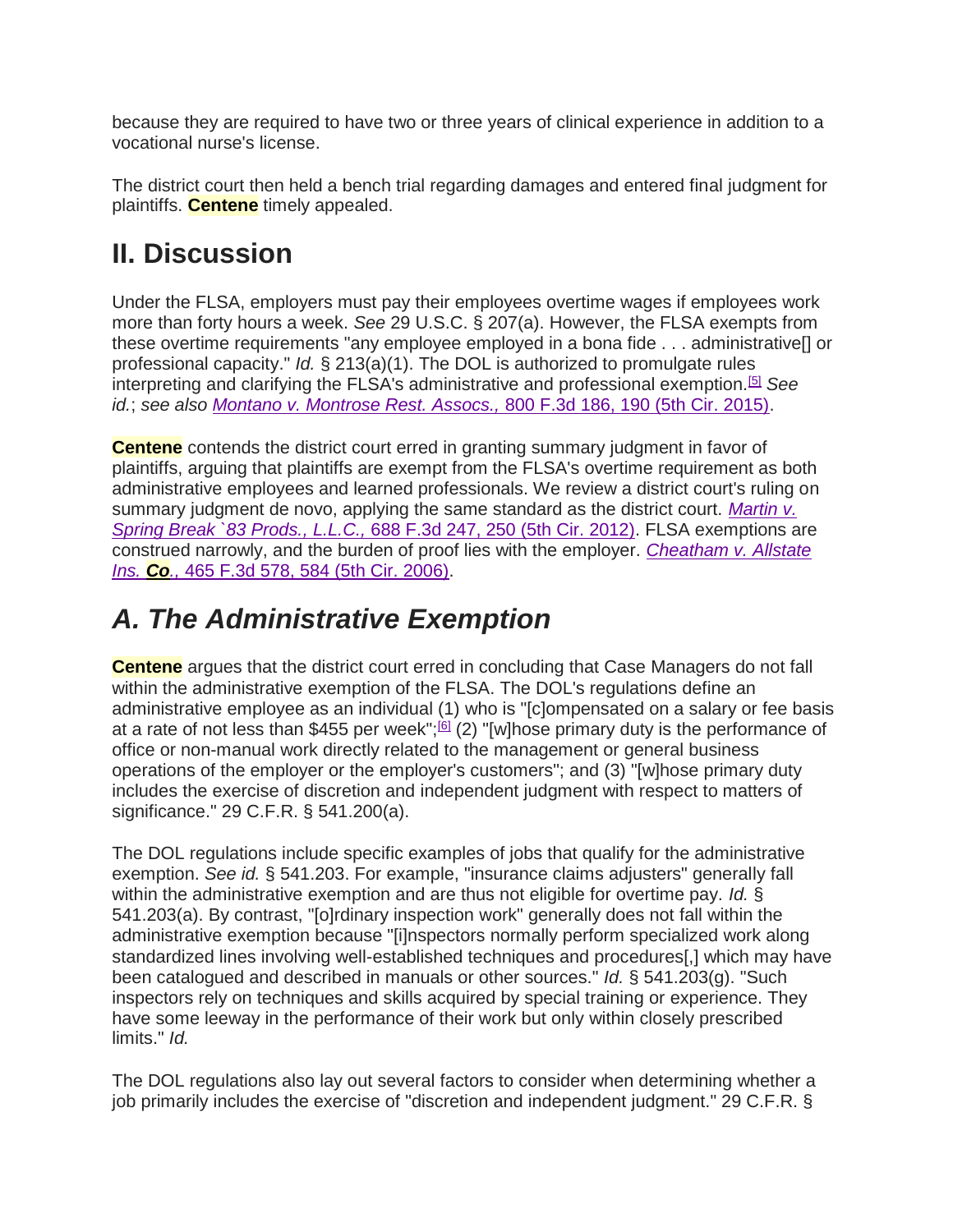541.202(b). **Centene** argues that these factors favor the exemption of Case Managers. We disagree and conclude that Case Managers' primary duties do not include "the exercise of discretion and independent judgment with respect to matters of significance," *id.* § 541.200(a), and thus they do not meet the third prong of the administrative exemption.  $\mathbb{Z}$ 

In support of its argument that Case Managers do meet the "discretion and independent judgment" prong of the administrative employee exemption, **Centene**points to our holding in *Cheatham,* contending that Case Managers' duties closely resemble the duties of insurance claims adjusters. In *Cheatham,* we considered many of the factors listed in the DOL regulations and concluded insurance claims adjusters qualify for the administrative exemption because they exercise discretion by

determining coverage, conducting investigations, determining liability and assigning percentages of fault to parties, evaluating bodily injuries, negotiating a final settlement, setting and adjusting reserves based upon a preliminary evaluation of the case, investigating issues that relate to coverage and determining the steps necessary to complete a coverage investigation, and determining whether coverage should be approved or denied.

#### 465 F.3d at 586.

Case Managers employed by **Centene** exercise significantly less discretion than the insurance claims adjusters we described in *Cheatham.* For example, the first responsibility listed in Case Managers' various job descriptions is the duty of reviewing admissions or health provider requests for medical necessity and appropriateness, i.e. utilization review. This involves collecting and reviewing medical information and comparing the information to established guidelines to determine whether the request should be approved. If the request does not meet the established criteria, Case Managers did not have the authority to deny the request, but were instructed to refer the case to a Medical Director. This is a far cry from the discretion insurance claims adjusters exercised in *Cheatham:* Case Managers do not "advise[]" **Centene**, "represent[]" **Centene** in a significant way (other than possibly through in-office visits to collect medical information), or "negotiate[]" on **Centene's** behalf. *See Cheatham,* 465 F.3d at 585; *see also* 29 C.F.R. § 541.202(b).

Additionally, **Centene's** corporate representative testified that in performing utilization review, Case Managers used "clear guidelines to mak[e] a determination" and agreed that the job entailed "strictly applying the facts to the guidelines." **Centene's** policy stated that the purpose of the utilization review process was to promote "impartial and consistent utilization decisions." If Case Managers uncovered a request that had to be elevated to a Medical Director, **Centene** provided a checklist of items that were required to be included with the request. **Centene** also provided detailed steps for Case Managers to follow in conducting utilization reviews, and Case Managers were annually tested on their ability to "apply the medical necessity criteria to the clinical information that they review." In fact, **Centene's** entire utilization review process seems designed to minimize the amount of discretion and independent judgment employed by Case Managers.

Rather than acting analogously to insurance claims adjusters, **Centene's** Case Managers have responsibilities that more closely resemble "[o]rdinary inspection work," 29 C.F.R. §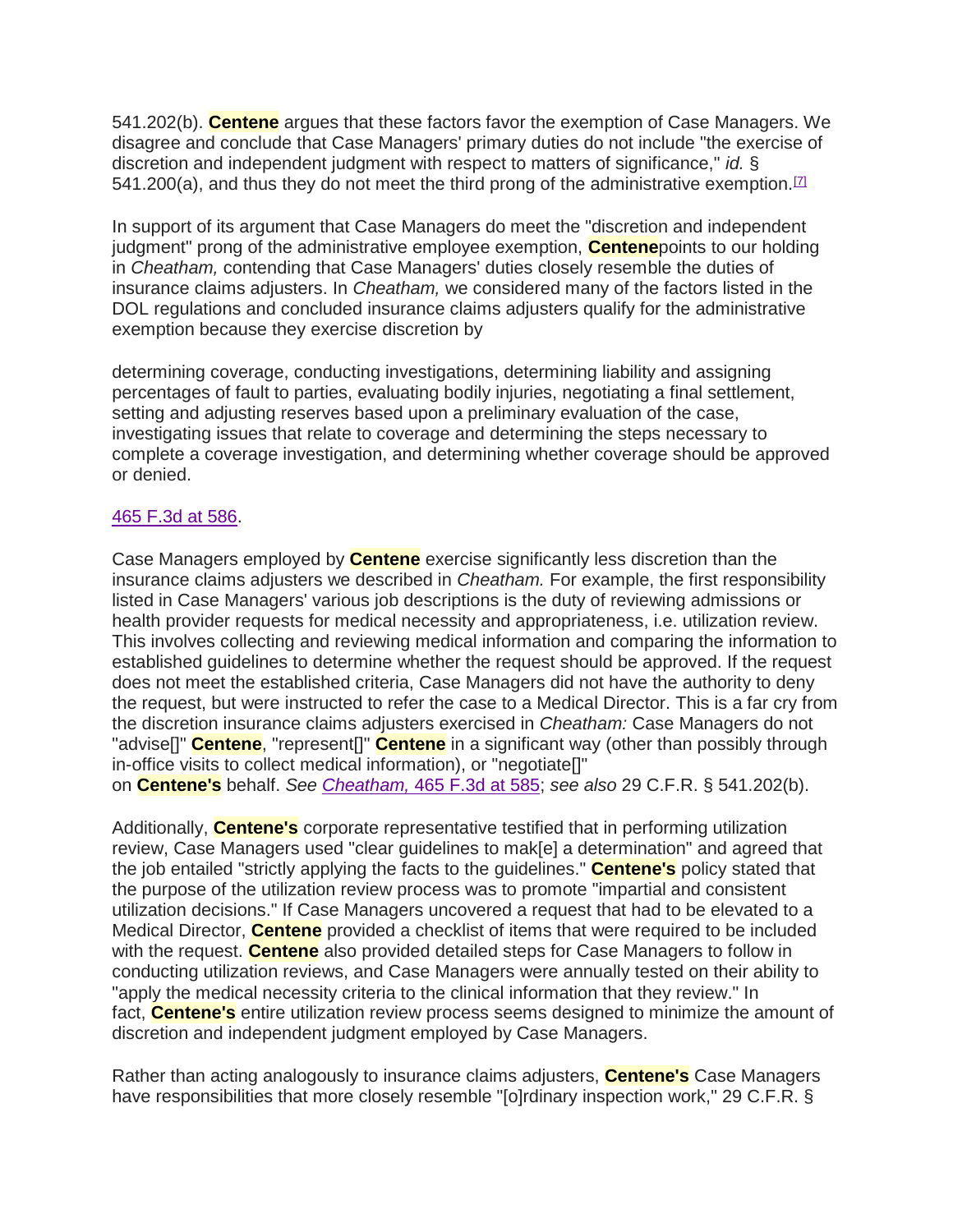$541.203(q)$ , a job that the regulations explicitly exclude from the administrative exemption. Case Managers, by examining medical information and applying it to utilization review guidelines, carry out inspector-type duties by performing "specialized work along standardized lines involving well-established techniques and procedures[,] which may have been catalogued and described in manuals or other sources." *Id.* § 541.203(g). In performing their duties, Case Managers must become familiar with medical documents, patient information, and health-related terminology, similar to the way inspectors "rely on techniques and skills acquired by special training or experience." *Id.* Moreover, the comprehensive guidelines that Case Managers must follow indicate that "[t]hey have some leeway in the performance of their work but only within closely prescribed limits." *Id.* § 541.203(g).

We conclude that **Centene** has failed to establish (or raise a material fact issue) that Case Managers' "primary duty . . . include[s] the exercise of discretion and independent judgment with respect to matters of significance." 29 C.F.R. § 541.202(a). Accordingly, the district court did not err in its holding on this point.

## *B. The Professional Exemption*

In the alternative, **Centene** contends that the district court erred in finding that Case Managers do not fall within the professional exemption of the FLSA. The professional exemption applies when an employee's primary duty satisfies three elements: "(1) The employee must perform work requiring advanced knowledge; (2) The advanced knowledge must be in a field of science or learning; and (3) The advanced knowledge must be customarily acquired by a prolonged course of specialized intellectual instruction." 29 C.F.R. § 541.301(a). The regulations reference nurses specifically, stipulating that registered nurses typically fall within the professional exemption, but licensed practical nurses "generally do not qualify as exempt learned professionals because possession of a specialized advanced academic degree is not a standard prerequisite for entry into such occupations." *Id.* § 541.301(e)(2).

We conclude that Case Managers do not meet the third element of the professional exemption, because their advanced knowledge is not customarily acquired by a prolonged course of specialized intellectual instruction. Accordingly, we do not address the first or second elements of the learned professional exemption.

To satisfy the third element of the professional exemption, "specialized academic training [must be] a standard prerequisite for entrance into the profession." *Id.* § 541.301(d). Additionally, "[t]he best prima facie evidence that an employee meets this requirement is possession of the appropriate academic degree." *Id.* Thus, the regulations distinguish between professions requiring high levels of education and instruction and "occupations in which most employees have acquired their skill by experience." *Id.*

As previously noted, the regulations are clear that licensed vocational nurses do not receive sufficient academic instruction to qualify as exempt learned professionals. *Id.*§ 541.301(e)(2). **Centene** nevertheless contends that the additional two years of experience required of Case Managers distinguishes them from vocational nurses. However, in its most recent update of the regulations, the DOL explicitly rejected the relevance of experience to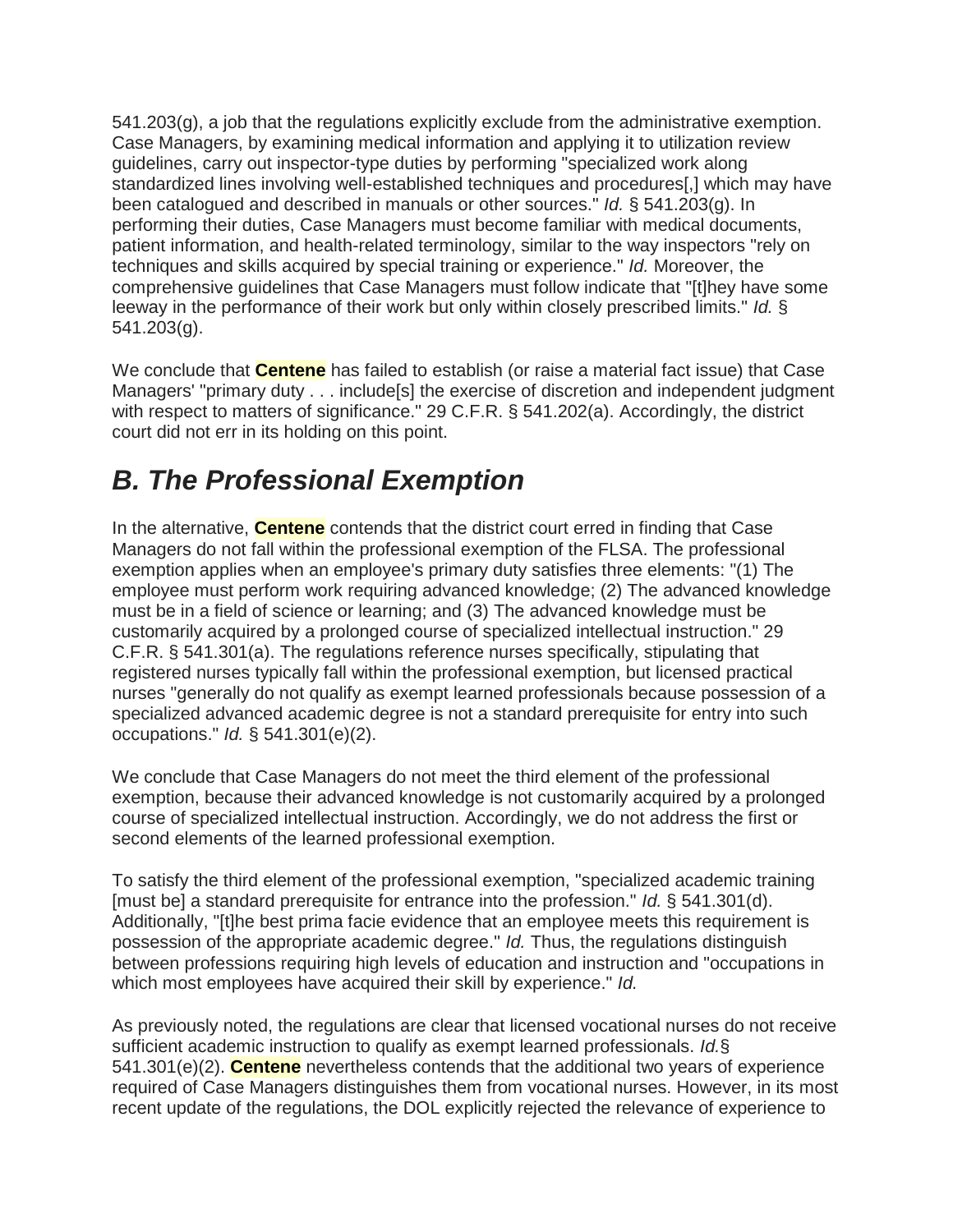the analysis: "LPNs and other similar health care employees generally do not qualify as exempt learned professionals, *regardless of work experience and training.*" Defining and Delimiting the Exemptions for Executive, Administrative, Professional, Outside Sales, and Computer Employees, 69 Fed. Reg. 22,122, 22,153 (2004) (codified at 29 C.F.R. § 541) (emphasis added). This commentary indicates that the two or three years of additional experience required to become a Case Manager are immaterial.

This conclusion is consistent with our prior case law addressing the professional exemption's applicability to positions in the medical field. *See Vela v. City of Houston,*276 F.3d 659, 675 (5th Cir. 2001) (concluding that paramedics did not qualify for the professional exemption because they were only required to complete 880 hours of training, clinical experience, and field internships); *Owsley v. San Antonio Indep. Sch. Dist.,* 187 F.3d 521, 524-25 (5th Cir. 1999) (holding that athletic trainers satisfied the education requirement of the professional exemption because they were required to obtain (1) a bachelor's degree in any field; (2) 1800 hours of apprenticeship over a three-year period; (3) complete five 3 hour credit college courses in human health, anatomy, and physiology; and (4) pass a C.P.R. test). Qualification as a Case Manager requires, at a minimum, 558 hours of classroom instruction, 840 hours of clinical practice, and two to three years of additional clinical experience. These requirements more closely resemble those of the non-exempt paramedic in *Vela* than the exempt athletic trainer in *Owsley.*

**Centene** has failed to establish (or raise a material fact issue) that Case Managers meet the third element of the professional exemption. We therefore hold that the district court did not err in concluding that Case Managers fall outside of the professional exemption.

### **III. Conclusion**

FLSA exemptions are construed narrowly, and the burden lies with **Centene** to show that Case Managers are exempt from the FLSA's overtime requirement. *SeeCheatham,* 465 F.3d at 584. Because **Centene** has failed to meet this burden, we AFFIRM.

[\*] Pursuant to 5TH CIR. R. 47.5, the court has determined that this opinion should not be published and is not precedent except under the limited circumstances set forth in 5TH CIR. R. 47.5.4.

[1] Both **Centene** and Superior HealthPlan, Inc. are subsidiaries of **Centene** Corporation.

[2] Case Managers were instructed to use **Centene's** internal guidelines in performing utilization review, but if no applicable **Centene** guidelines existed, they were instructed to use industry standard guidelines.

[3] The terms "practical nurse" and "vocational nurse" are used interchangeably; Texas uses the term vocational nurse. *See generally* 22 **TEX**. ADMIN. CODE § 214.1-.13.

[4] The specific job titles of the plaintiffs varied, but the basic requirements for each are the same. The job titles used for employees performing utilization review included: Case Manager I (Concurrent Review), Case Manager I (Pre-Certification Nurse), Case Manager I (Prior-Authorization Nurse), and Case Manager.

[5] We defer to the DOL regulations if "they are `based on a permissible construction of the statute.'" *Vela v. City of Houston,* 276 F.3d 659, 667 (5th Cir. 2001) (quoting *Chevron, U.S.A., Inc. v. Nat. Res. Def. Council, Inc.,* 467 U.S. 837, 842-43 (1984)).